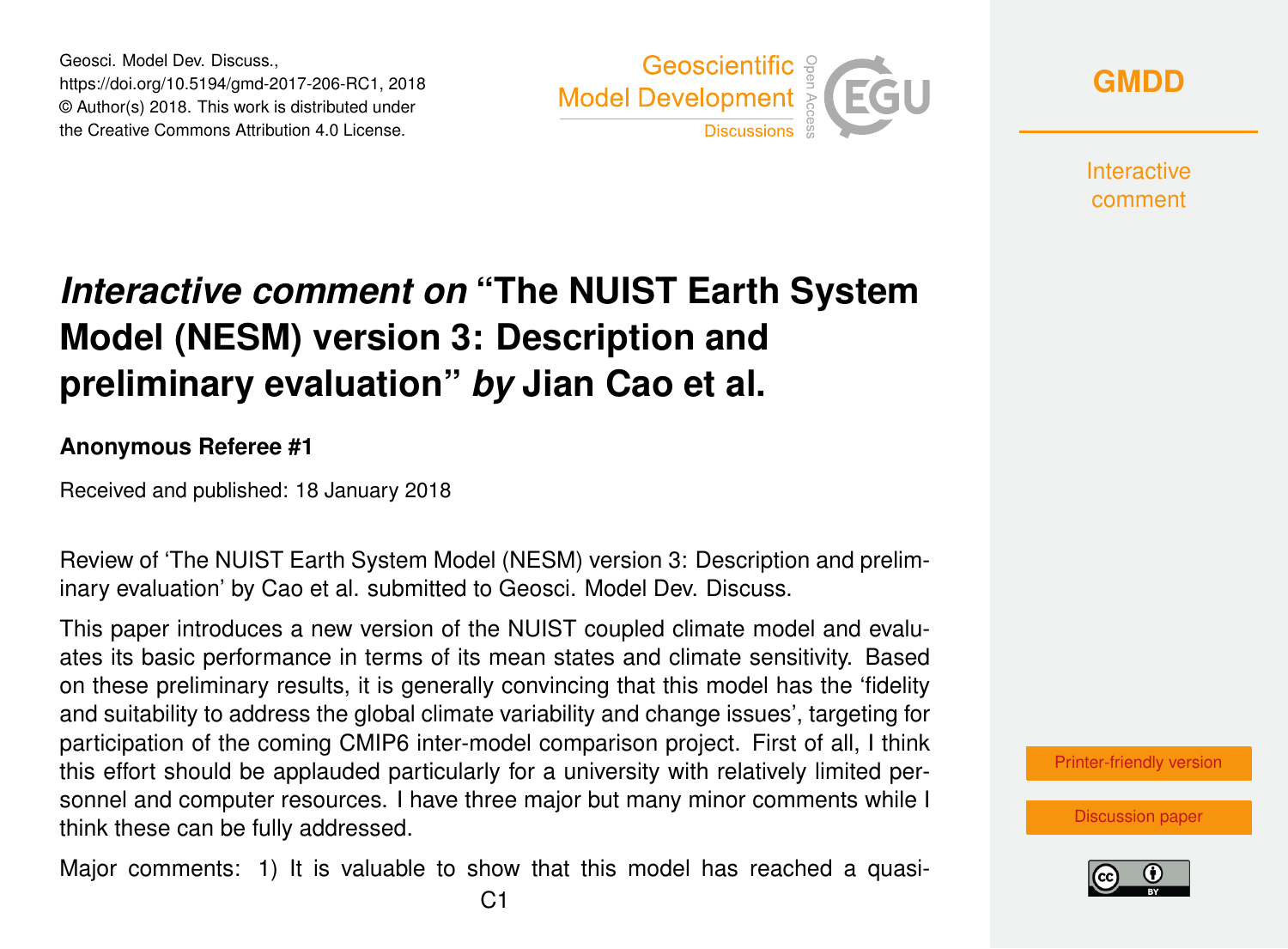equilibrium state. However, I think this is somewhat overemphasized in the current form. The authors mentioned that their strategy is to tune parameters in a coupled model framework, while it should be cautious that the coupled model will eventually obtain a near-zero TOA radiation balance after a certain period of integration no matter how big the initial imbalance is. Therefore, the results (Fig. 2-5) are not quite surprising/informative.

Further, the TOA radiation balance (including OLR in Fig. 6) is strongly coupled to the boundary layer SST. For a fair comparison with observation and other models, the AMIP results with prescribed observed SST should be presented as well. The observed precipitation and OLR are also under current climate not from PI.

2) Following comment #1, I think some AMIP simulation results are desired, which can be directly compared to observation and also very helpful to understand the coupled model behaviors.

3) Besides the time evolution of the variables shown in this paper, many other fields are even more important to show so as to have a more complete assessment of the model's performance, such as atmospheric and oceanic circulation, land surface temperature, annual cycle, diurnal cycle and so on.

Minor comments: 4) Line 73-83: Several statements are not well supported from this paper. The authors should show some figures and cite the results in previous publications. Line 77: 2W/m2 is also from PI coupled run? 5) Line 195: 'longitudinal' to 'horizontal'? 6) Line 233-235: Most of current climate models have the initial drift issue that is also relevant to the ocean models. Whether this version of NESM3 has the initial drift problem during the spin up period? 7) Line 254-257: I do not understand how these parameters are tuned in a coupled model to obtain a 'better' (near-zero) net global mean heat flux budget. The TOA imbalance will decrease with time and eventually will be close to zero. See my major comment #1. 8) Line 262-264: statement without figure support. 9) Line 272: what are the default configurations? 10) Line **[GMDD](https://www.geosci-model-dev-discuss.net/)**

**Interactive** comment

[Printer-friendly version](https://www.geosci-model-dev-discuss.net/gmd-2017-206/gmd-2017-206-RC1-print.pdf)

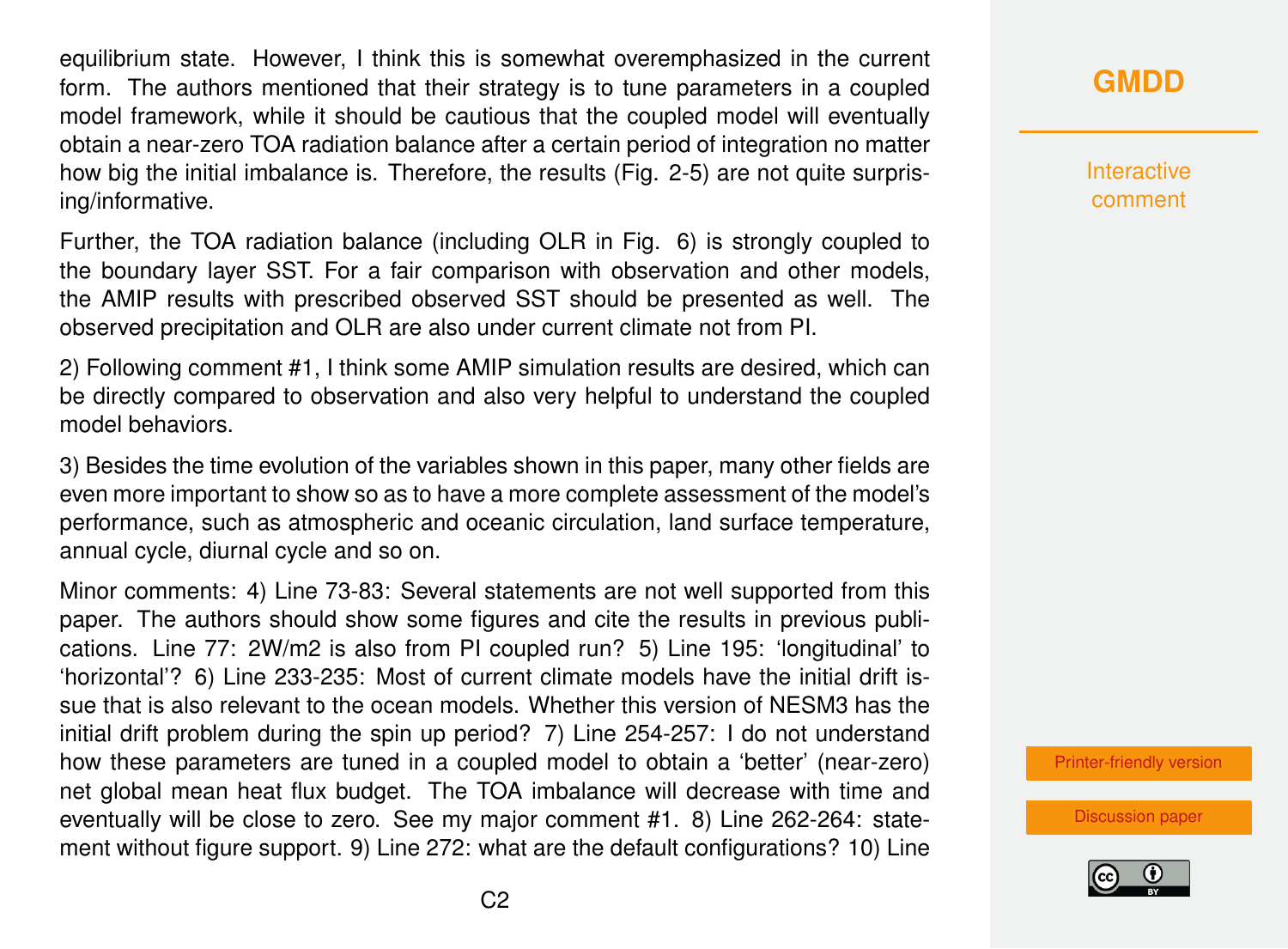290: how does the increased deep convective entrainment and convective mass flux induce the reduced zonal wind stress and cold tongue biases? Through convective momentum transport? It should be cautious that entrainment rate is one parameter that affects nearly every aspect of the parameterized convection. Again, the tuning of these parameters should be tested in AMIP simulations before applying to the fully coupled model simulations. 11) L306: What is 'modern'? 12) Line 345-346: I assume that the net fluxes at TOA and surface are downward positive. The difference suggests that the atmosphere loses energy rather than gain energy, right? I think this is likely due to the dynamic core in the atmosphere model. 13) L379: I think this model tends to underestimate the AMOC strength (14.8 Sv). 14) Figure 10, which 10 CMIP5 models? Whether these 10 models are representative of the CMIP5 models (more than 40)? 15) Line 407-417: Comparison of the coupled model to observation is misleading, as the OLR depends on SST (Fig. 7), and the OLR is likely to be very different from its corresponding AMIP simulation. How about the net TOA radiation bias pattern, and the shortwave absorption pattern that largely represents the cloud simulation in this model? Line 431-434: the formation of the double ITCZ is very complicated and the convective parameterization is only one of them. 16) Line 452: fresh water bias? 17) Line 508: is the positive shortwave clear sky feedback due to ice-albedo feedback? 18) Line 512-514: I do not understand how this is consistent with the conclusion derived from the CMIP5 models? 19) Line 539-549: It is better to discuss the TCR in observations that is about 1.3-1.7K (et al., Otto et al. 2013; Richardson et al. 2016). The increased stratiform clouds through the tuning efforts tend to contribute to the overestimated TCR in this model. This deserves some discussion. 20) Line 581: The acronym 'SWT' represents 'Sea Water Temperature'? 21) Line 595: what do you mean 'slightly'? Better to quantify and compare to other CMIP5 models. 22) For OLR, SST, precipitation, please show their global mean value and also the RMSE. 23) Some places require references: Line 397, Line 453, Line 514, Line 522. 24) The version 2 of NESM needs some discussion. Whether there is substantial code difference from v1? If not, I think the current version should be called v2 rather than v3.

## **[GMDD](https://www.geosci-model-dev-discuss.net/)**

**Interactive** comment

[Printer-friendly version](https://www.geosci-model-dev-discuss.net/gmd-2017-206/gmd-2017-206-RC1-print.pdf)